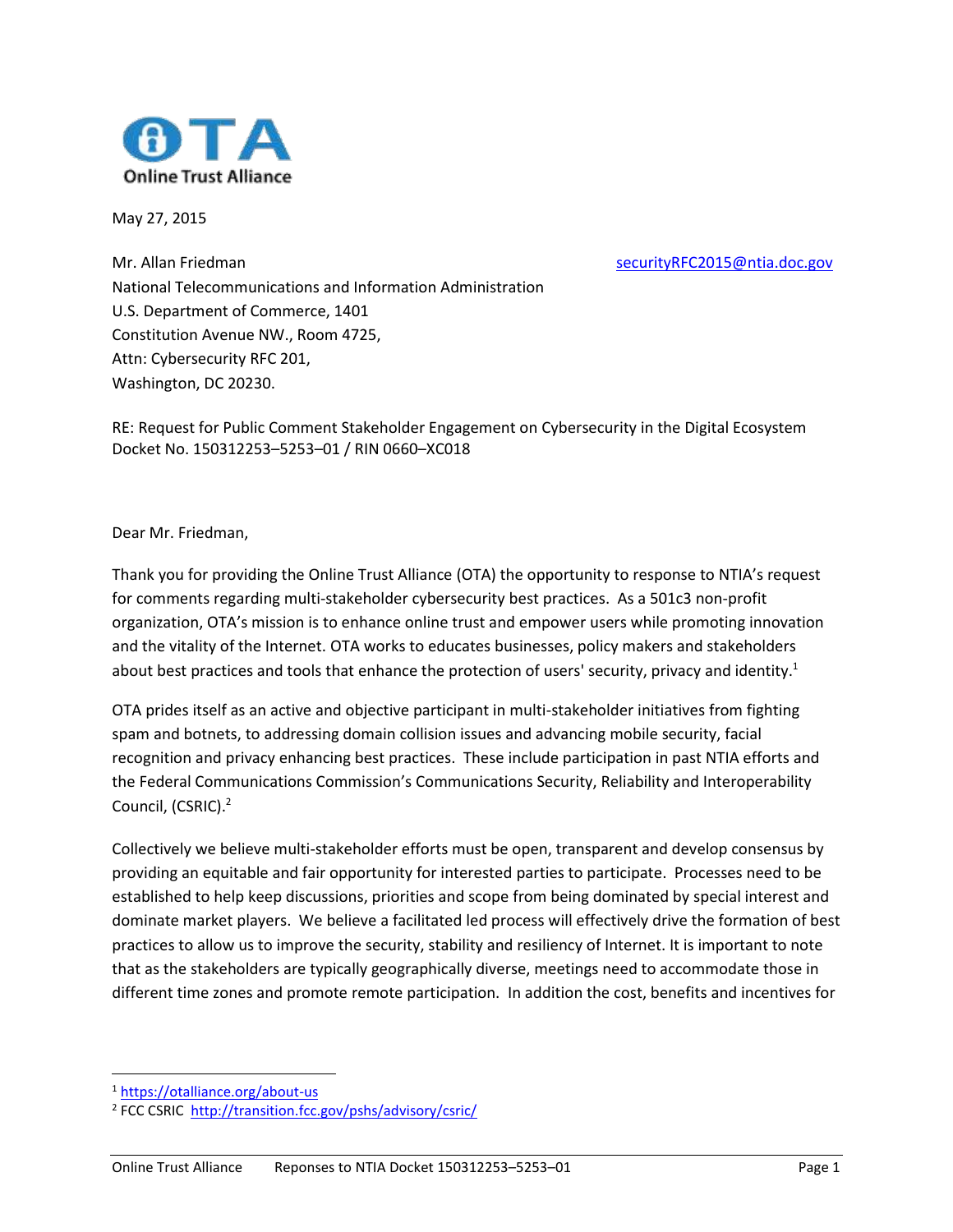cyber security must also be addressed and considered when developing best practices and any selfregulatory models.

Where possible NTIA should leverage related efforts including those driven by National Institute of Standards and Technology (NIST), the FCC CSRIC, Federal Trade Commission and Department of Homeland Security. It is important to recognize that some of the practices and controls outlined in these efforts while being applicable to critical infrastructure may not be applicable or cost effective to the broader group of stakeholders. Conversely some of the specific areas listed in the RFC such as malvertising may not have been a top priority for the NIST framework or by ISPs with the FCC's CSRIC, yet may be better suited for a broader multi-stakeholder effort as proposed by NTIA.

As data sharing is key to help detect and prevent exploits, Commerce should consider adopting information sharing models created by the Department of Homeland Security including Structured Threat Information Expression (STIX™) and Trusted Automated eXchange of Indicator Information (TAXII). 3, 4 Such models facilitate the collection and offer the promise of timely dissemination of threat intelligence.

OTA supports pubic recognition of companies who have demonstrated leadership in security and privacy. For the last seven years OTA has completed an independent audit of nearly 1,000 web sites assessing security and privacy enhancing best practices. Organizations who make a threshold on adoption of best practice are named to the Online Trust Honor Roll recognizing their respective leadership.<sup>5</sup> Such affirmation should be considered to encourage the adoption of best practices.

The following is a summary key areas OTA recommends for inclusion in multi-stakeholder review.

#### **a) Botnet Mitigation**

Botnets pose one of the biggest threats to Internet security and present an opportunity for an actionable and collective progress. Collaboration and data sharing need to be accomplished across multiple stakeholders. It is important to leverage the work of FCC CSRIC, and the resulting Anti-Bot Code of Conduct for ISPs. It is recognized the problem is much boarder and requires participation by the hosting community, web authoring and content management platforms and related infrastructure providers. Working to broaden participants, OTA convened a working group including the hosting community, AV vendors, financial institutions and others resulting in the publication of Botnet Remediation Best Practices white paper. This effort developed a framework for the antibotnet lifecycle (prevention, detection, notification, remediation and recovery) addressing a number of key best practices including connecting user notification with remediation tools, preventative measures, and related efforts.<sup>6</sup> This effort needs added engagement and support to help accelerate the adoption of anti-bot best practices and are well suited to a multi-stakeholder effort.

l

<sup>3</sup> <http://stix.mitre.org/>

<sup>4</sup> <http://taxii.mitre.org/>

<sup>5</sup> Online Trust Audit & Honor Roll<https://otalliance.org/HonorRoll>

<sup>6</sup> [https://www.otalliance.org/system/files/files/best-](https://www.otalliance.org/system/files/files/best-practices/documents/ota_2013_botnet_remediation_best_practices.pdf)

[practices/documents/ota\\_2013\\_botnet\\_remediation\\_best\\_practices.pdf](https://www.otalliance.org/system/files/files/best-practices/documents/ota_2013_botnet_remediation_best_practices.pdf)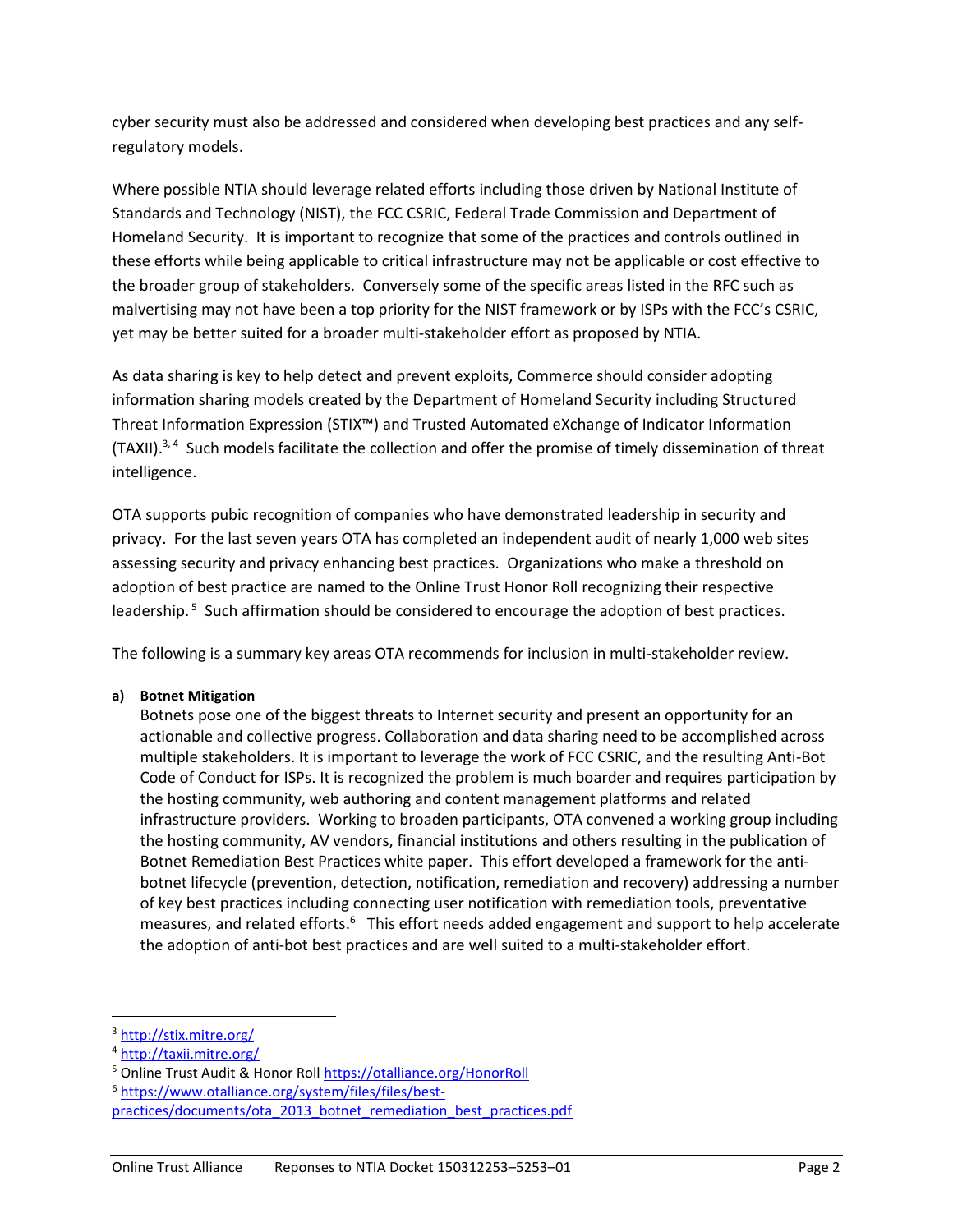**b) Trust in and Security in Core Internet Infrastructure: Naming, Routing, and Public Key Infrastructure Domain Name System (DNS), Border Gateway Protocol (BGP), and Transport Layer Security (TLS) Certificates** The Domain Name System (DNS) enables nearly all Internet transactions today. Its operation and inherent systemic dependencies are critical yet commonly overlooked when calculating an organization's attack surface and conducting risk management and mitigation activities. Understanding the implications of the DNS control plane and the full benefits of DNS Security Extensions (DNSSEC) can help to minimize your attack surface and enhance your security posture. In the US, measurements suggest that approximately 25% of end-users have access to DNSSEC validation support, largely due to several very large stakeholders support.<sup>7</sup> Unfortunately adoption with the exception of US. Government sites remains in the single digits. $^8$ 

Key aspects of the Internet infrastructure have long been known to be vulnerable. Enhancing the stakeholder discussions in these areas should lead to new cyber security capabilities and drive adoption of others. For example, mail service providers have actively taken up DNSSEC and DNSbased Authentication of Named Entities (DANE) to afford scalable means for discovering certificates that allow TLS connections between them. This benefits the digital ecosystem because it adds a security methodology for enterprises that might fear giving opportunities to malicious entities that access their email streams in clear-text passing from one enterprise to the other. The multistakeholder effort could help increased awareness and the value proposition of several such solutions including, DNSSEC, DANE and certificate transparency (CT) to help make the infrastructure more resilient and trustworthy.<sup>9 10</sup>

## **c) Web Security**

Many consumers assume that their connections with websites are secure, and that the websites the conduct banking, commerce and communications are have adopted such safeguards. OTA believes this is a key area where we can realize results in the short-term to address not only the technical issues, but the ongoing operational issues which are leaving sites vulnerable. OTA's audits of leading sites year-after-year reveals gaping holes in SSL security. While many of these vulnerabilities can be fixed in minutes, more often and not they remain undetected and unpatched. OTA strongly encourages the deployment of HSTS or Always On SSL, (AOSSL), encrypting the entire web session between the user's device and website. <sup>11</sup> AOSSL not only enhances user security, but equally as important the help protect the privacy of their online activities from third parties. Recently leading government sites include the Federal Trade Commission and the White House have adopted AOSSL. 12, 13

 $\overline{\phantom{a}}$ 

<sup>7</sup> <http://gronggrong.rand.apnic.net/cgi-bin/worldmap>

<sup>&</sup>lt;sup>8</sup> See 2015 Online Trust Audit<https://otalliance.org/HonorRoll>

<sup>9</sup> <https://otalliance.org/resources/dnssec>

<sup>&</sup>lt;sup>10</sup> [http://blogs.verisigninc.com/blog/entry/what\\_s\\_in\\_a\\_name](http://blogs.verisigninc.com/blog/entry/what_s_in_a_name)

<sup>11</sup> <https://otalliance.org/AOSSL>

<sup>12</sup> FTC [https://www.ftc.gov](https://www.ftc.gov/)

<sup>13</sup> <https://www.whitehouse.gov/>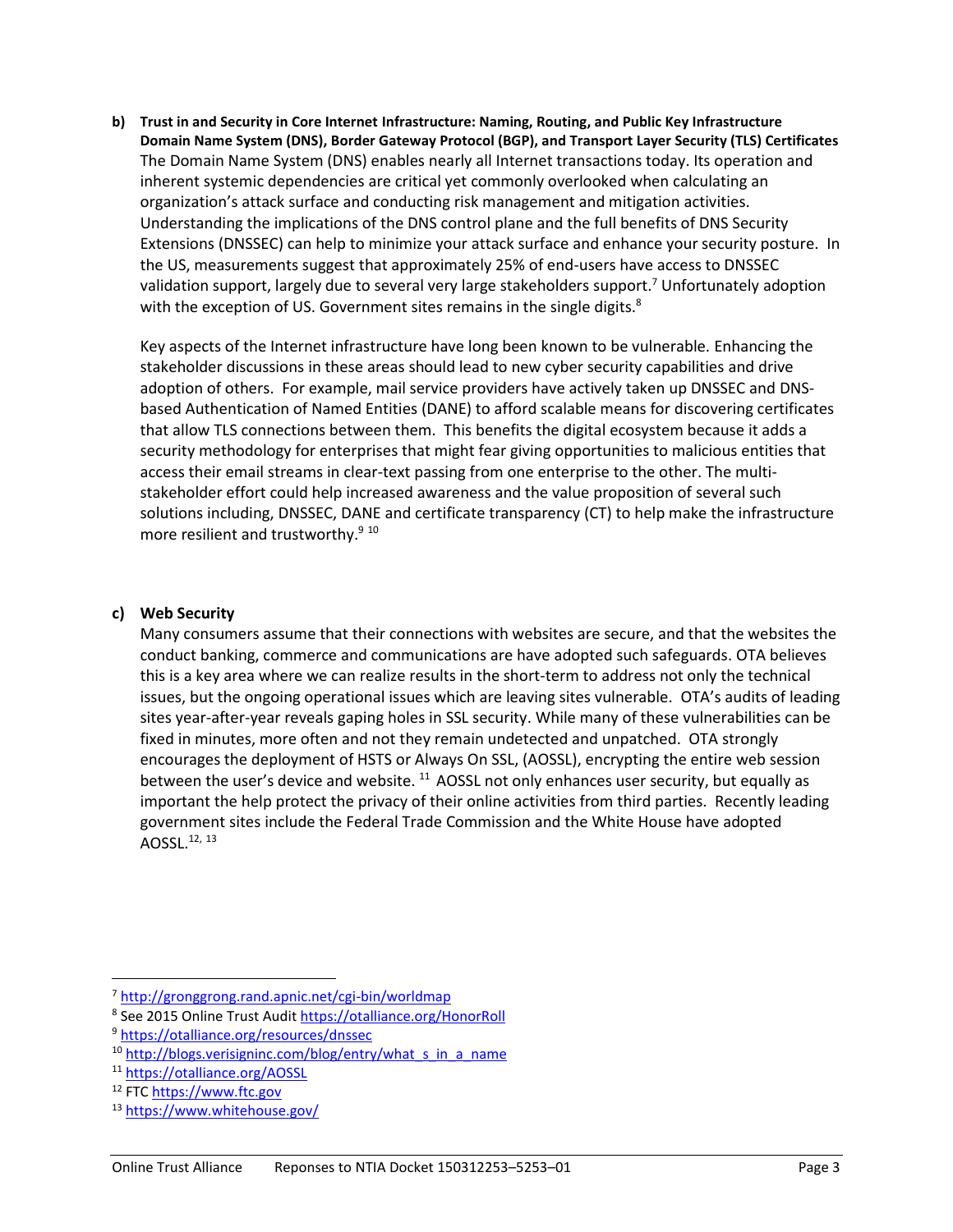### d) **Malvertising**

Criminals have recognized the interactive ad ecosystem is fertile groups for abuse. The frequency of malicious advertising insertions continues to grow with increased precision and payload capabilities, resulting in over 10 billion malicious ad impressions in 2014.<sup>14</sup> Unfortunately adoption of best practices which could greatly diminish the effectiveness of this threat have been rebuked by leading trade groups and dominate market players. Adding to the complexity is the broad number of stakeholders and intermediaries including advertisers, ad networks, ad exchanges and others and the increased reliance on automated programmatic ad buying.

Working together, these parties can establish best practices and implement circuit breakers to help decrease the effectiveness of malvertising. While the advertising community has made progress to limit click fraud which impacts the economics of advertising, efforts to stem the harm from malicious has been limited as identified by the U.S. Senate Permanent subcommittee on Investigation (PSI), in May 2014.<sup>15</sup> To-date the best practices to help protect infrastructure has been to block all third party content and ads, block users from sites which serve ads and sandbox applications and devices. OTA believe malvertising should be a top priority for the task force.

# e) **Internet of Things (IoT)**

As consumers and businesses acquire IoT devices, there is an amplified security and privacy risk with every additional device connected to the user's personal and business network. While many of these short comings have since been addressed by leading websites and mobile app developers, disappointingly many IoT vendors have yet to follow or learn from their mistakes. In Symantec's report analyzing IoT devices for vulnerabilities, wide spread security concerns were discovered.<sup>16</sup> Further data suggests widespread location tracking is occurring without consumer notice and or consent.<sup>17</sup> As reported by the National Security Telecommunications Advisory Committee's report to the President, it determined that there is a small and rapidly closing window to ensure that IoT standards and practices are adopted in a way that maximizes security and minimizes risk." The report concluded "If the country fails to do so, it will be coping with the consequences for generations<sup>18, 19</sup>

OTA's independent research completed in late May 2015 revealed 14% of leading IoT devices lack privacy policies and others fail to encrypt any personal data between the device, the application and the cloud.<sup>20</sup> In an effort to help these concerns OTA has stood up a multi-stakeholder working group to help develop a trust framework address key security, privacy and sustainability issues and best practices.<sup>21</sup>

 $\overline{\phantom{a}}$ 

<sup>14</sup> <https://otalliance.org/resources/advertising-integrity-fraud>

<sup>15</sup> [http://www.hsgac.senate.gov/hearings/online-advertising-and-hidden-hazards-to-consumer-security-and-data](http://www.hsgac.senate.gov/hearings/online-advertising-and-hidden-hazards-to-consumer-security-and-data-privacy)[privacy](http://www.hsgac.senate.gov/hearings/online-advertising-and-hidden-hazards-to-consumer-security-and-data-privacy)

<sup>16</sup> [http://www.symantec.com/content/en/us/enterprise/media/security\\_response/whitepapers/insecurity-in-the](http://www.symantec.com/content/en/us/enterprise/media/security_response/whitepapers/insecurity-in-the-internet-of-things.pdf)[internet-of-things.pdf](http://www.symantec.com/content/en/us/enterprise/media/security_response/whitepapers/insecurity-in-the-internet-of-things.pdf)

<sup>17</sup> [http://www.symantec.com/content/en/us/enterprise/media/security\\_response/whitepapers/how-safe-is-your](http://www.symantec.com/content/en/us/enterprise/media/security_response/whitepapers/how-safe-is-your-quantified-self.pdf)[quantified-self.pdf](http://www.symantec.com/content/en/us/enterprise/media/security_response/whitepapers/how-safe-is-your-quantified-self.pdf)

<sup>18</sup> <http://www.pcmag.com/article2/0,2817,2482620,00.asp>

<sup>19</sup>[http://www.dhs.gov/sites/default/files/publications/NSTAC%20Report%20to%20the%20President%20on%20the](http://www.dhs.gov/sites/default/files/publications/NSTAC%20Report%20to%20the%20President%20on%20the%20Internet%20of%20Things%20Nov%202014%20%28updat%20%20%20.pdf) [%20Internet%20of%20Things%20Nov%202014%20%28updat%20%20%20.pdf](http://www.dhs.gov/sites/default/files/publications/NSTAC%20Report%20to%20the%20President%20on%20the%20Internet%20of%20Things%20Nov%202014%20%28updat%20%20%20.pdf) - November 2014

<sup>20</sup> See June 2015 Honor Roll repor[t https://otalliance.org/HonorRoll](https://otalliance.org/HonorRoll)

<sup>21</sup> <https://otalliance.org/IoT>